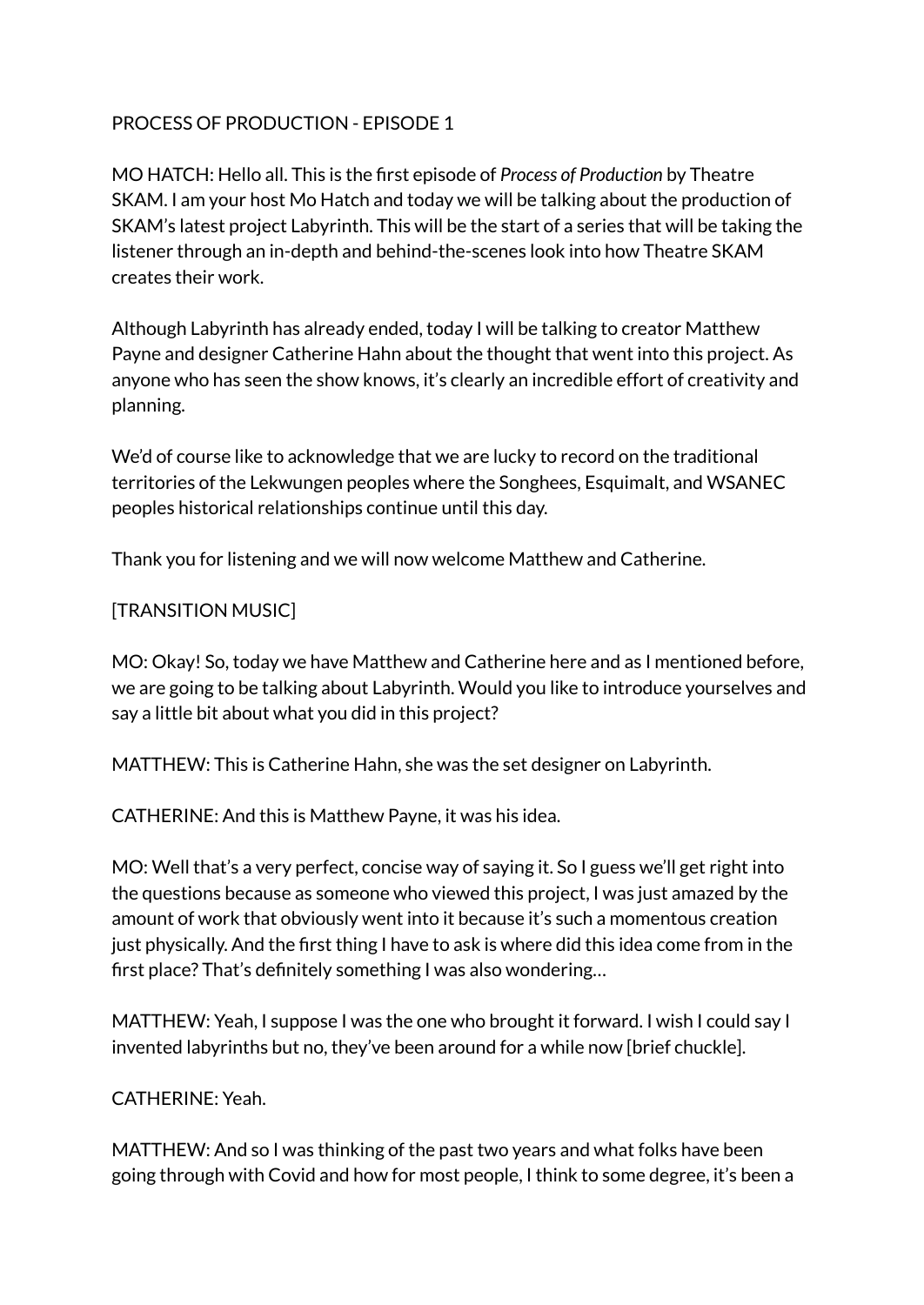solo journey. Whether you're coupled, whether you live in a family, whether you have roommates… everybody is on their own track a little bit with Covid and what that means for them. And [they're] probably asking themselves some questions they haven't asked themselves in a while and I was thinking about that… how to respond to that creatively and I was always thinking—also thinking about how to make a Covid-proof show if such a thing is even possible. But this idea came that you could walk through this journey and in the original version in the end there was this big party and then we had a second version where things shifted again and then we ended up with the version we landed with for the show that we just ran. But early on in that process I knew that Catherine Hahn was the designer for the project because I've known Catherine for a number of years, I've seen her work before– and especially the work you've done with Spectacle and larger scope.. And originally because I thought the show would be outside we were talking about a giant puppet or, you know, we were talking about larger elements–But just the scope, the size of the show, having you there to keep things straight–

CATHERINE: Because the size was not particularly daunting for me because I've done a lot of things it was just the amount of stuff we were actually packing into that size. The amount of—it was like we were designing fifteen little shows. And that was both exciting and challenging.

MO: Mmhmm, I found it really, really peaceful as a viewer, to be able to go through just with my friend and be able to experience that as a small experience, I guess, without having to think about how other people would be viewing it. And I was amazed by the individual, like, details in the design.

CATHERINE: I followed an old couple, they must have been in their eighties, and they were talking about each thing and they were saying things to each other, I couldn't hear their whole conversations but they were pointing out things and when I caught up to them, it was right in the place where all the toys were, and he said to me, "Uh, this wasn't the kind of toys that we had when we were younger. We didn't have any plastic, it was all wood." I thought that was fascinating and he found the one thing in that particular installation that was wood which was some wooden blocks.

MO: Wow. So everyone finds something in it.

CATHERINE: Yeah it was so beautiful to watch people who were really going through slowly and looking and commenting on every detail.

MO: Yeah.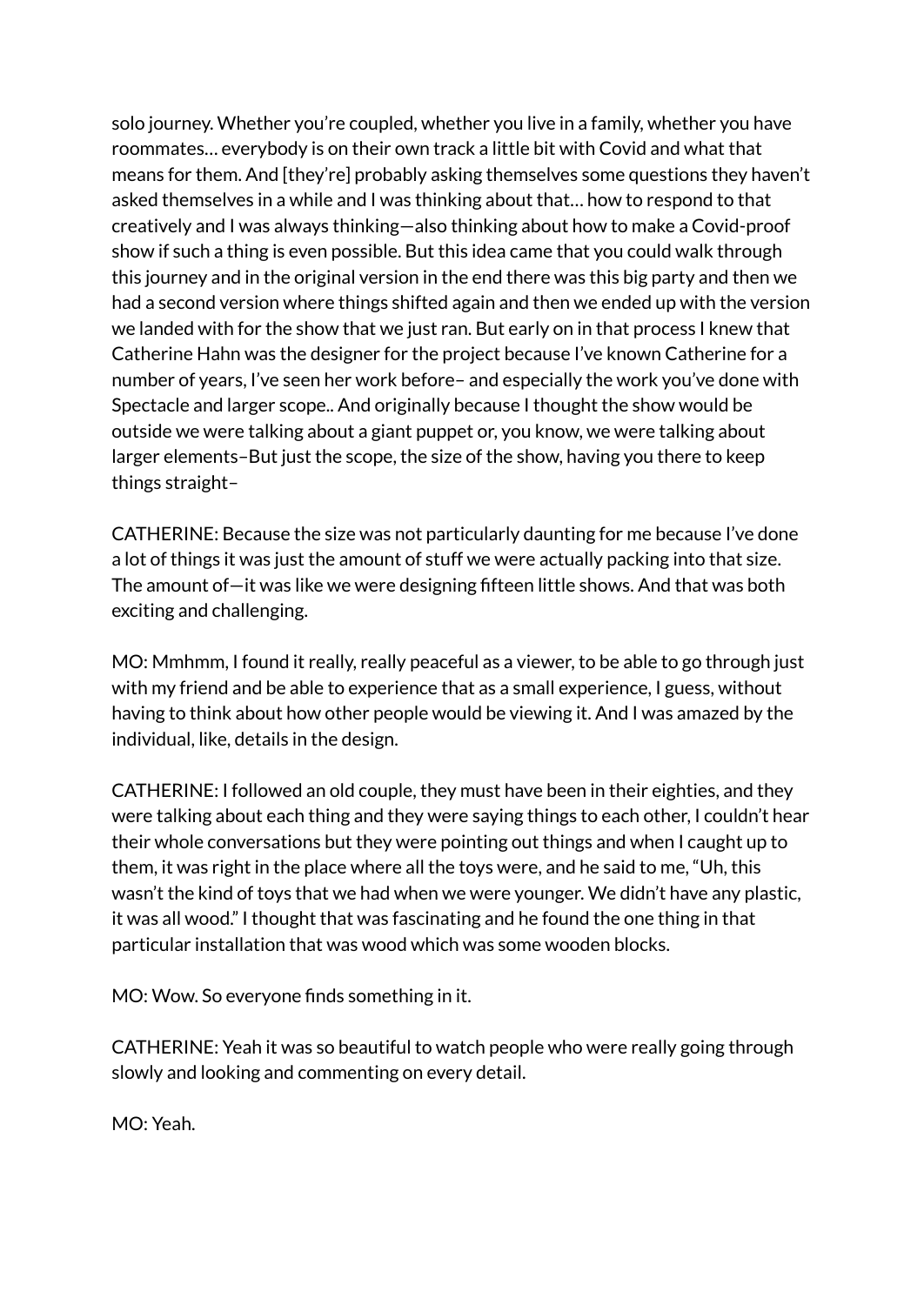CATHERINE: Which is kind of what you want in a thing like this because I would walk through and every detail felt a flaw to me. [Chuckles]

MATTHEW: Because you're a designer!

MO: Of course.

CATHERINE: The idea wasn't quite realised or something, you know.

MO: And how did you bring all those elements together? Like what was that process like?

CATHERINE: You know we started out… My design process is always started with looking at images and… So, I have a big research library in my house of art books and stuff like and so… When we—there was a shift in the concept because omicron hit and we couldn't do the original idea that Matthew had which was going to be four different theatre companies with the audience in the centre. And it had to be either a person went into one at a time or… we had to have social distancing possibilities for this. So, I had a couple of books on installation art and I showed them to Matthew and we kind of leafed through them–Matthew and Munro actually–Munro was actually a big part of this, I have to say.

MATTHEW: [interjects to explain] My now ten year old.

CATHERINE: Right.

MATTHEW: He was nine when we started the project.

CATHERINE: Yeah. And it was filled with things, it wasn't a theatre book, it was a, you know, an art book about gallery installations. And so there were many things in there that, well, you know, sparked our interest and, you know, mutually somethings. And we were trying always to fit them into the overriding theme which Matthew had which was of, a journey through life kind of, I think… the ages of man? Because we started it out with birth and ended with death and went through childhood through to elderhood.

MO: I definitely caught onto that.

CATHERINE: Oh good.

MO: And relating to the theme: what is, for each of you, one thing that you want someone to have remembered about it?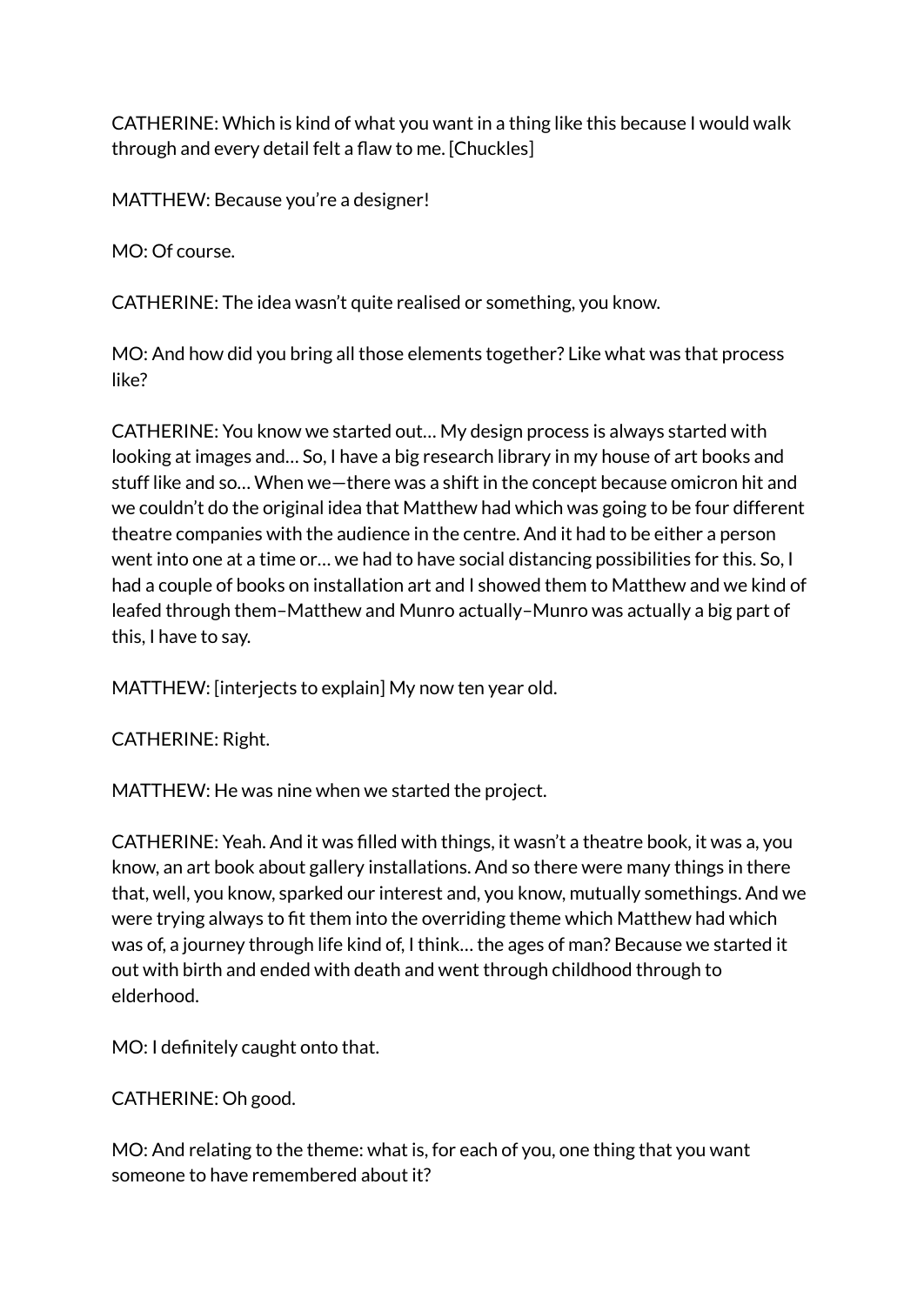MATTHEW: Well, in the show the narrator is–the show—the story is… In Labyrinth, the story is written on the walls so the audience is reading the show and there was an effort to acknowledge that everyone is going to hear it in a different voice, everyone's going to hear it in their own voice or the voice of someone that comforts them or Morgan Freeman or whatever they want to hear. And so, that narrator is trying to remember something, "There's something I forget to tell you. I can't remember what that is…" And that thing is memento mori which is: remember you have to die, don't forget you have to die. That comes from Janine Rzeplinski who's our Marketing and Communications Coordinator who, when we were talking about this show and I said, "We're gonna go through the stages of life. And, and, it's gonna be just a reminder of that. We only have one shot at this life and. You know, you have to do your best. And Janine said, "Oh, you mean memento mori." And I said, "What's that?" And she said, "Oh, it's Latin." And I was like, "Oh, it just blew my mind open." And, and that became a key piece of the show. So here's to Janine for that one.

CATHERINE: And in my world, memento mori is a certain kind of jewellery in the Victorian era.

MO: Oh, wow.

CATHERINE: There was mourning jewellery that people wore when they were in mourning. And it was called memento mori jewellery. And it was often with, uh, the deceased person's hair inset in a ring or a broach or a necklace.

MO: So a way of remembering someone who's died.

CATHERINE: Yeah, yeah.

MO: That's really interesting.

MATTHEW: Yeah. I think that's the thing I'd want people to take away is just the, the, this sense. Uh, you know, death has been so present for us, I think in the last two years in a different way than it is with COVID and yeah, that constant reminder of why are we wearing masks? Why are we distancing?

CATHERINE: And yeah, every, every news report I don't know about you, but, you know, I listened more to the radio than I even normally do, which is a lot. And, you know, so every hour there's somebody talking about how many deaths there were during COVID. And that was pretty alarming after a while.

MO: Yeah, you couldn't avoid it really.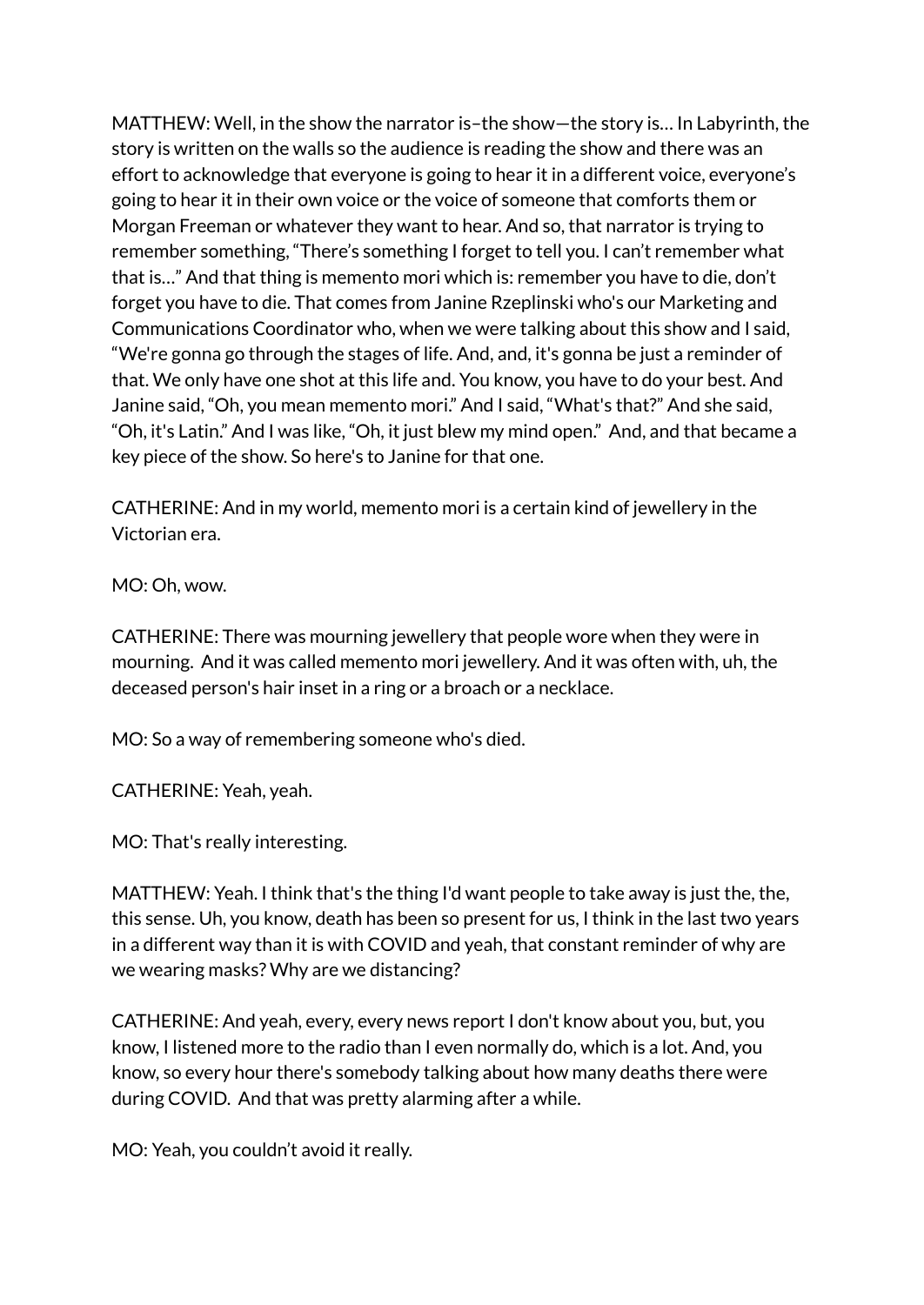MATTHEW: Yeah, so the thing we wanted to do was have people remember life, you know?

CATHERINE: Yeah, that's right. That it's not just about death, that it is about life and all the, you know, the curiosities that we deal with and go through and experience.

MO: Is there anything particular that someone said to you about *Labyrinth* or like a particular reaction that really stuck with you?

MATTHEW: Hearing from the terrific front of house staff. We had Brandon, Denise, Heather, and the many volunteers that were there to help make the show run on a nightly basis. Uh, Emily as well in the tech world, but hearing from them, the reactions that people had to the show was quite moving. There were people that were moved to tears by the piece.

And, uh, I had hoped there would be a bit of cathartic reaction for some people, especially at the end, when they have a chance to let go of the weight they've been carrying. I had hoped it would be cathartic for some people, but to hear that it really was, and, and there was all kinds of reactions to the show ranging from someone who had just lost their life partner, uh, two months before. And they came to the show and just found it so uplifting for them that it really, they found it to be a bit of inspiration. To hear that was quite something. To talk to a couple of folks that had walked through it once the week before and they'd come back because they just had to see it again. They were so smitten with it. So yeah, I heard a few great reactions like that. I'm not likely to hear all the negative ones, am I? [laughs]

MO: Yeah, I guess that's true.

MATTHEW: But that's just some of the good stuff I heard.

CATHERINE: Yeah. Yeah. It's true. I only heard one negative one from a close friend and she didn't elaborate, so I don't know what it was about it that… And she works with that theme 'cause she does an event every year in the cemetery. So I think we might have… In her version of this treatment of death might be somewhat different. But I had a theatre company here that I've worked with, um, that had about 20 people working with them. And I, they all came one night and one by one, when I met them afterwards, they said they just loved it. So you never, you never know with something like this. How it's gonna affect people, but you never know how a theatre piece is gonna affect people either.

MO: And even if it doesn't work for everyone that percentage that it really, really helps is amazing as creators that's really exciting to hear.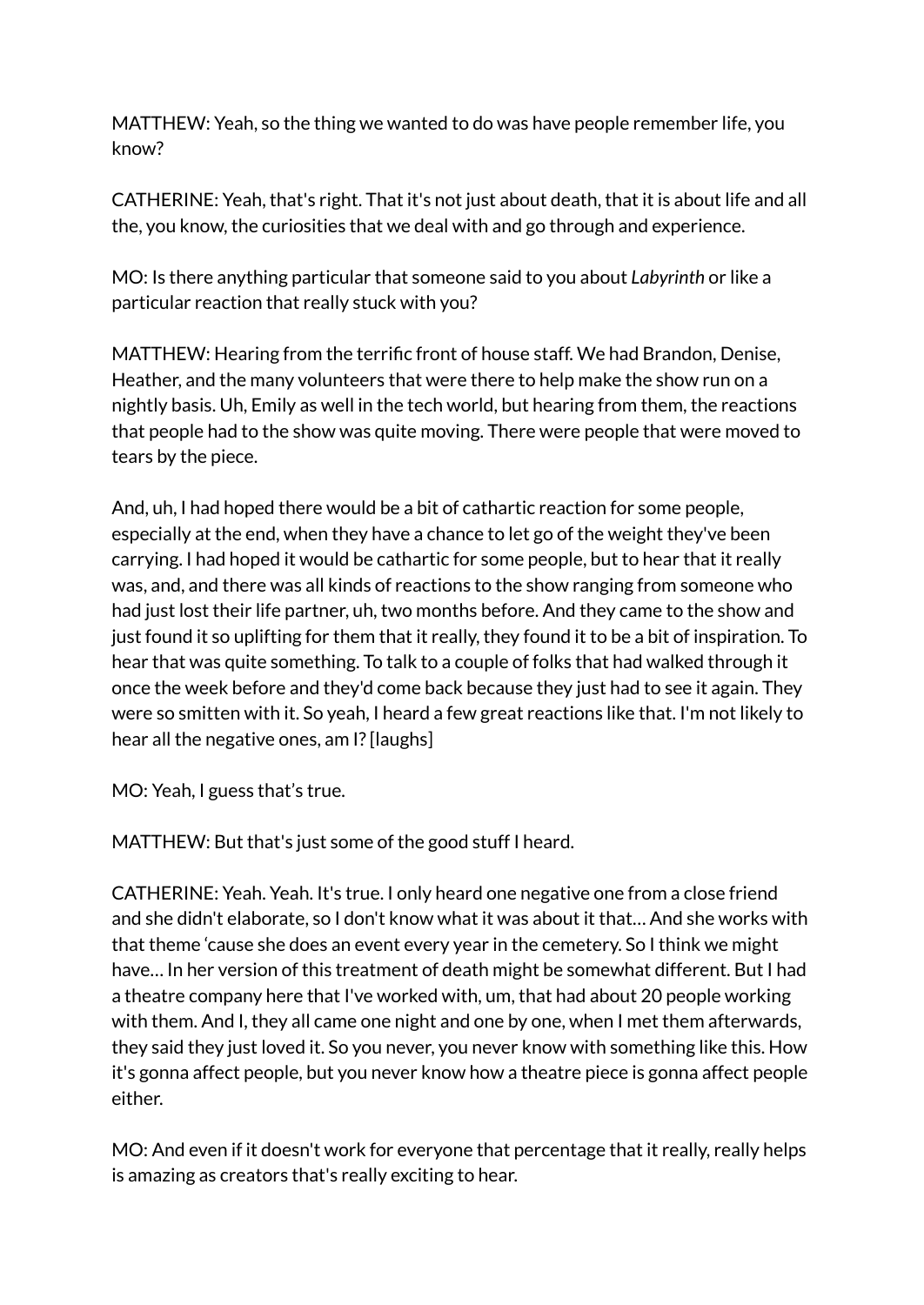So do you feel like in a general sense, you succeeded with what you set out to do with this project?

CATHERINE: Yes. And ish.

MO: Yeah.

MATTHEW: Gosh, you're, we're never satisfied. Are we right?. I mean, we would love one more. We would love another crack at this. Yeah, absolutely. In a bigger way. Uh, we. . I mean, normally when, when theatre SKAM works on a show and our process is that we workshop a show. We, we, we… Somebody writes a draft of a script or, you know, people get together and devise a script and we spend a couple days in the room together, workshopping it. That means we read it out loud. We talk about it. We ask questions about it. The playwright goes away and writes another draft. We come back together. We spend a few more days together and then, you know, if, if we're feeling good about the script, we do a preview production of it with lights and sound and technical gear. We come down after that and we go, okay, what worked? What didn't work? And then we do a premiere of it. We get another shot at it because that's how you have to make new work, uh, is with rigour and discipline. That's part of the process.

## CATHERINE: Yeah, yeah.

MATTHEW: So we didn't have the same kind of luxury with this piece. It was so big and it was a one time grant from the Department of Canadian Heritage that primarily funded the work. And so we, we, we only had that one shot at it and we, I think we made it count. I think we felt good.

CATHERINE: I think, I think, yeah. Yeah, absolutely. I think it, it, it did have many things about it that were, that were, that were very successful, but there were also a whole series of small limitations that, that made a difference to, to what we were thinking of and what we were, what we were hoping. That, you know, I think a lot of them were things that the audience would not necessarily see, but yeah, certain things you hope this would be a little bit bigger, that would be tighter, that would actually have, uh, feel different when you were walking through it. And as I was driving over, uh, I was trying to answer some of these questions in my head and I started thinking how nice it would be if there was more tactile stuff in it. I mean, among a whole list of other things that I've thought about, but I think that's one of the later questions, right?

MO: Yeah. I mean, it connects directly, so yeah. What is something you'd change? MATTHEW: Well, I, I mean…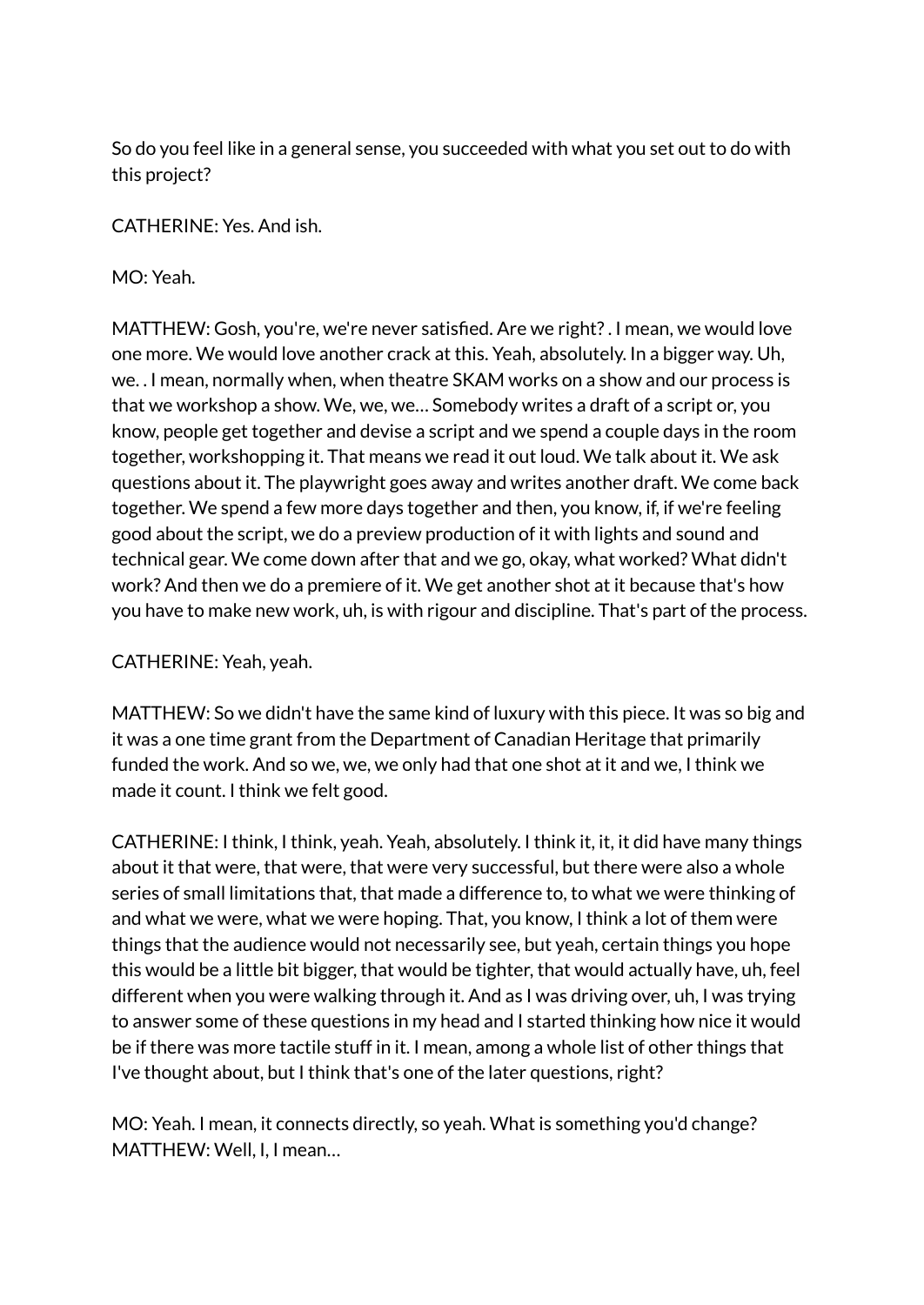CATHERINE: Let's finish the… I think you had some more…

MATTHEW: Well, I was just gonna say that, that, you know, some challenges, the audiences wouldn't, the audience wouldn't see is: it was a site specific show, installed in an empty retail space that was 18,000 square feet. When we got there, there was two working outlets. We had to have an electrician come and install more power to so that we could even have enough lights to light it and we didn't have enough lights to light it. Yeah. There's so much of that we would've changed. We only had eight speakers. And so, you know, in another version we might have a version with easily twice as many lights, maybe four times as many lights.

# CATHERINE: Yeah, I think so.

MATTHEW: And small lights, right? To pinpoint little things within the piece. And sound—We, you know, we were talking the other day of like, well, we had eight speakers that worked well, but what if we had, what, what if you walked into one room and there was eight speakers in that one room and it was surround sound and you were able to create a sound bath and really localise some of that, some of that design.

CATHERINE: I think that that's one thing that in terms of being able to realise a greater vision, we'd add more stuff. And not just things, but kind of, you know, kind of reimagine certain areas with maybe some larger things and maybe some smaller things and what Matthew said, you know, making certain things more discreet. And I think that, I mean, it did start out where there was gonna be performers and I think that performers and little surprises all the way through you turn a corner and there's something there's something surprising there, maybe something alive, you know, whether that was a performer or, you know, a rabbit in a cage or something, you know, something that would startle people a little bit more like things startle you in life, you know?

MO: Yeah.

CATHERINE: Deer jumps out from the side of the road. Ooh.

MO: Well, I will say as an audience member, I suppose you could say I definitely felt surprised going through that.

## CATHERINE: Oh, good.

MO: And I love puzzles. I love things where there's like all these little details that I can find and, yeah, just like I was in general kind of amazed by what you accomplished. So, yeah. Thank you.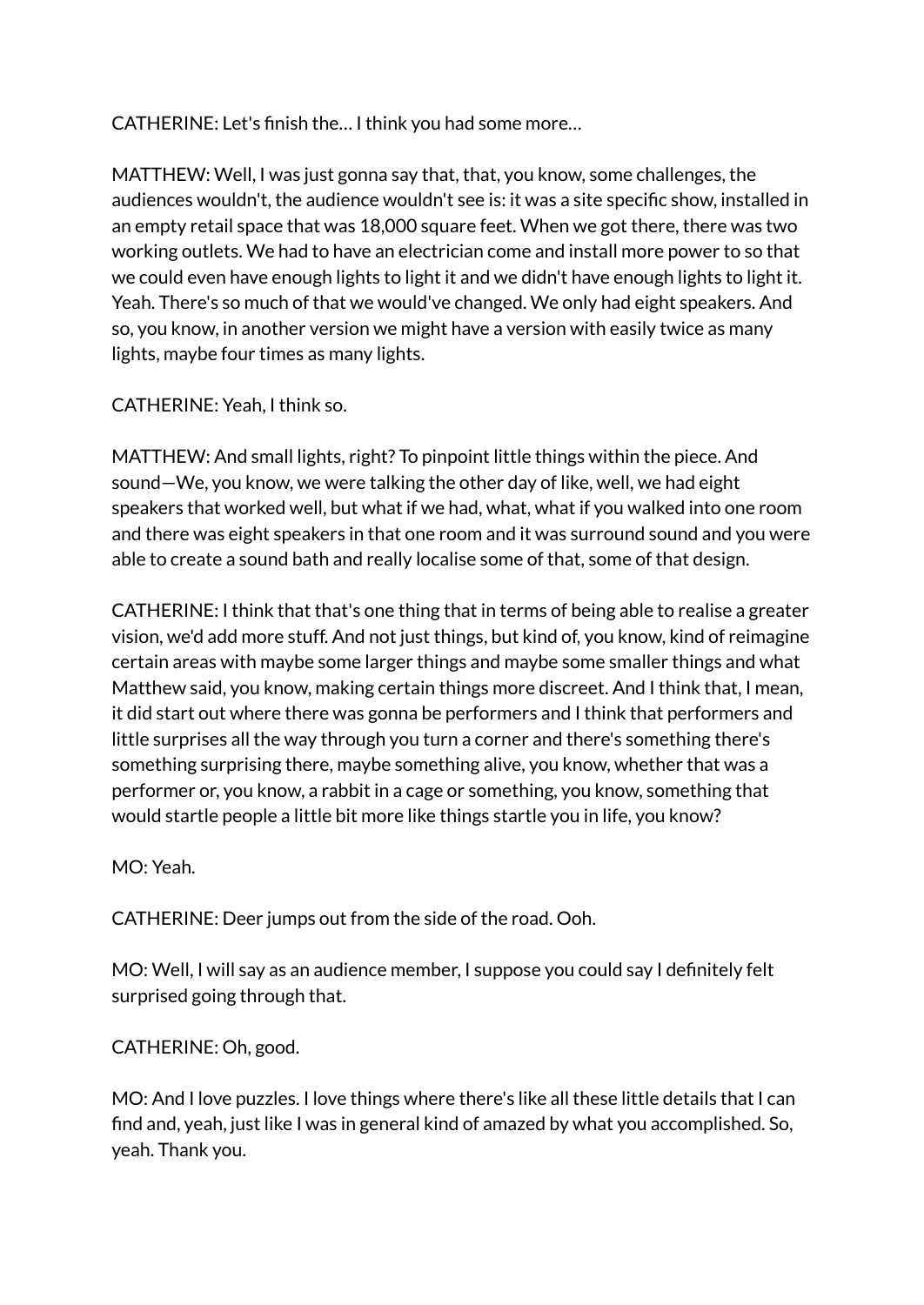MO: Although the regular interview is over, we will now be entering a new little section of the podcast where we are going to do some Theatre SKAM trivia. Because Matthew Payne, one of the founders of Theatre SKAM is here. He'll be asking some Theatre SKAM trivia related questions.

[TRANSITION MUSIC]

MATTHEW: Okay, SKAM trivia. You ready? What year was Theatre SKAM founded?

CATHERINE: It's uh, I have to do math… 19, uh, 19. Yeah, 19.

MATTHEW: Yes.

CATHERINE: 19…80… 1997.

MATTHEW: Oh, very good. It's 1995.

CATHERINE: Oh, really?

MATTHEW: Well done. You got the right century [laughs]. Okay. Trivia, what, what does SKAM stand for? It's an acronym.

CATHERINE: Sarah, Kevin, Ami, and Matthew.

MATTHEW: Very close. Uh, Karen will never, never…

CATHERINE: Oh right, she— I was gonna say Karen. What was it? Karen?

MATTHEW: Yeah. Oh yeah.

CATHERINE: I thought, I thought it was, I thought there was three men and a women. Wasn't Lucas Myers in there?

MATTHEW: That was a movie with Steve Guttenberg and Ted Dansen. [laughs] Lucas Myers was an early SKAM artist for sure, but he wasn't… Along with Camille Stubel and Michelle Monteith, but he was not a founder. The first show was by Sarah, Karen Ami, and Matthew. Sarah Donald, Karen Turner, Amiel Gladstone, and myself.

MO: Okay, well, um, I guess for those listening.. It's, it's names that make up Theatre SKAM, that's right?

MATTHEW: Yes. It's an acronym for the four founders.